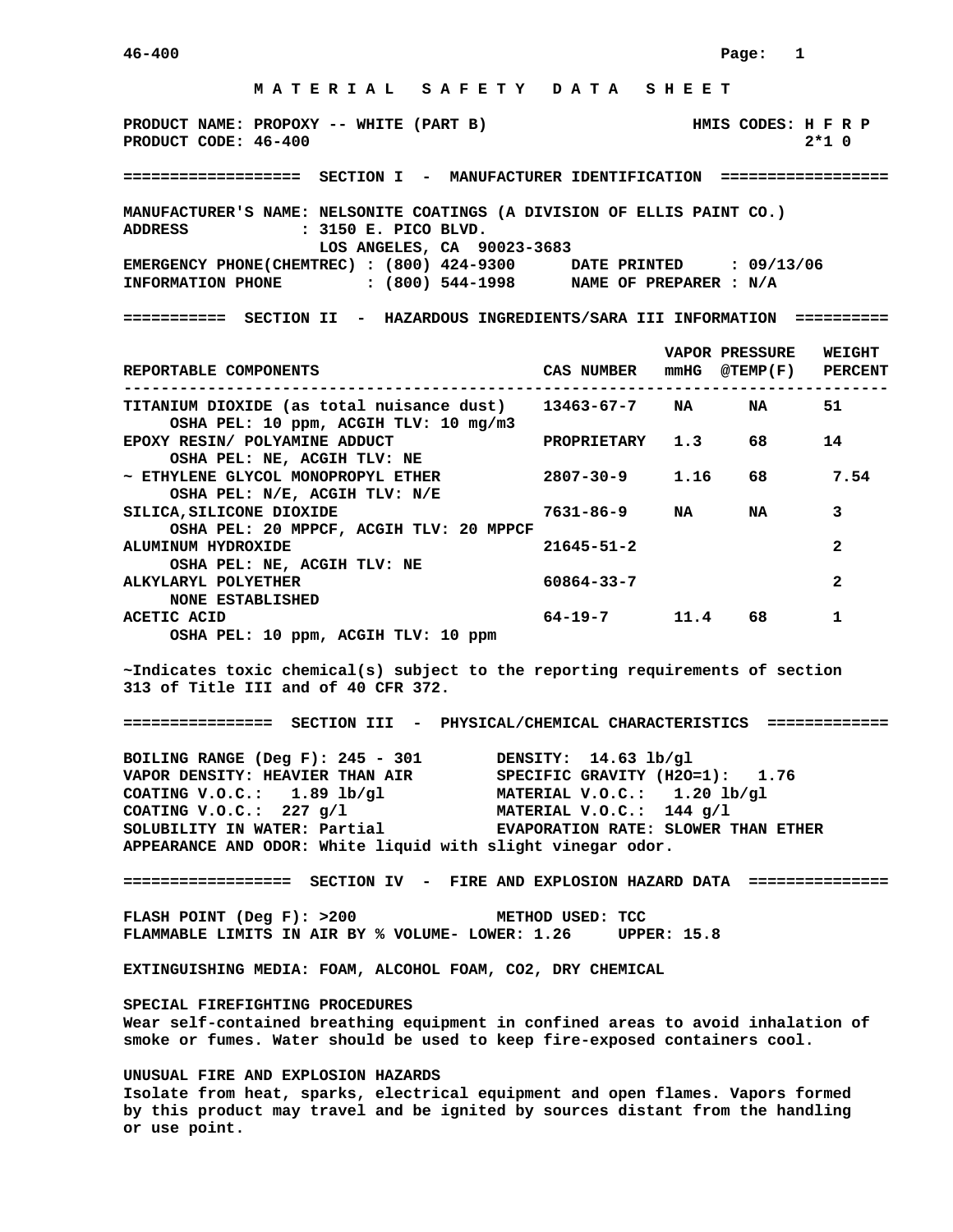**========================= SECTION V - REACTIVITY DATA ========================** 

**STABILITY: STABLE** 

**CONDITIONS TO AVOID Sparks, flames, excessive heat, poor ventilation.** 

**INCOMPATIBILITY (MATERIALS TO AVOID) Strong oxidizing agents** 

**HAZARDOUS DECOMPOSITION OR BYPRODUCTS Thermal decomposition may yield carbon dioxide and/or carbon monoxide.** 

**HAZARDOUS POLYMERIZATION: WILL NOT OCCUR** 

**===================== SECTION VI - HEALTH HAZARD DATA ========================** 

**INHALATION HEALTH RISKS AND SYMPTOMS OF EXPOSURE Its use in poorly ventilated areas can cause nausea, headache and dizziness.** 

**SKIN AND EYE CONTACT HEALTH RISKS AND SYMPTOMS OF EXPOSURE Short-term contact will result in eye irritation. Prolonged and repeated contact can cause a drying of the skin and irritation.** 

**SKIN ABSORPTION HEALTH RISKS AND SYMPTOMS OF EXPOSURE May cause skin irritation.** 

**INGESTION HEALTH RISKS AND SYMPTOMS OF EXPOSURE Adverse health effects from ingestion may include respiratory irritation, nausea and vomiting. Not expected to be acutely toxic by ingestion.** 

**HEALTH HAZARDS (ACUTE AND CHRONIC) Acute: May cause eye and skin irritation, nausea, headache and dizziness. Chronic: Reports have associated repeated and prolonged occupational overexposure to solvents with permanent brain and nervous system damage.** 

**CARCINOGENICITY: NTP CARCINOGEN: No IARC MONOGRAPHS: No OSHA REGULATED: No** 

**MEDICAL CONDITIONS GENERALLY AGGRAVATED BY EXPOSURE Pre-existing eye, skin and respiratory disorders may be aggravated. Persons with skin or respiratory tract allergies may develop increased symptoms when exposed to this material.** 

**EMERGENCY AND FIRST AID PROCEDURES** 

**INHALATION: MOVE PERSON TO FRESH AIR. PROVIDE ARTIFICIAL RESPIRATION OR OXYGEN IF BREATHING IS DIFFICULT. EYE AND SKIN CONTACT: FLUSH EYES WITH WATER FOR AT LEAST 15 MINUTES. WASH AFFECTED AREAS WITH SOAP AND WATER. REMOVE CONTAMINATED CLOTHING. INGESTION: DO NOT INDUCE VOMITING. GET MEDICAL ATTENTION IMMEDIATELY.** 

**============ SECTION VII - PRECAUTIONS FOR SAFE HANDLING AND USE =============** 

**STEPS TO BE TAKEN IN CASE MATERIAL IS RELEASED OR SPILLED** 

**ELIMINATE ALL SOURCES OF IGNITION. ABSORB WITH INERT MATERIAL (SAND, VERMICULITE, ETC.), SWEEP OR SCOOP UP AND PUT IN DISPOSAL CONTAINER. FLUSH AREA OF SPILL WITH WATER.** 

**WASTE DISPOSAL METHOD Incinerate or dispose of in accordance with local, state and federal regulations.**